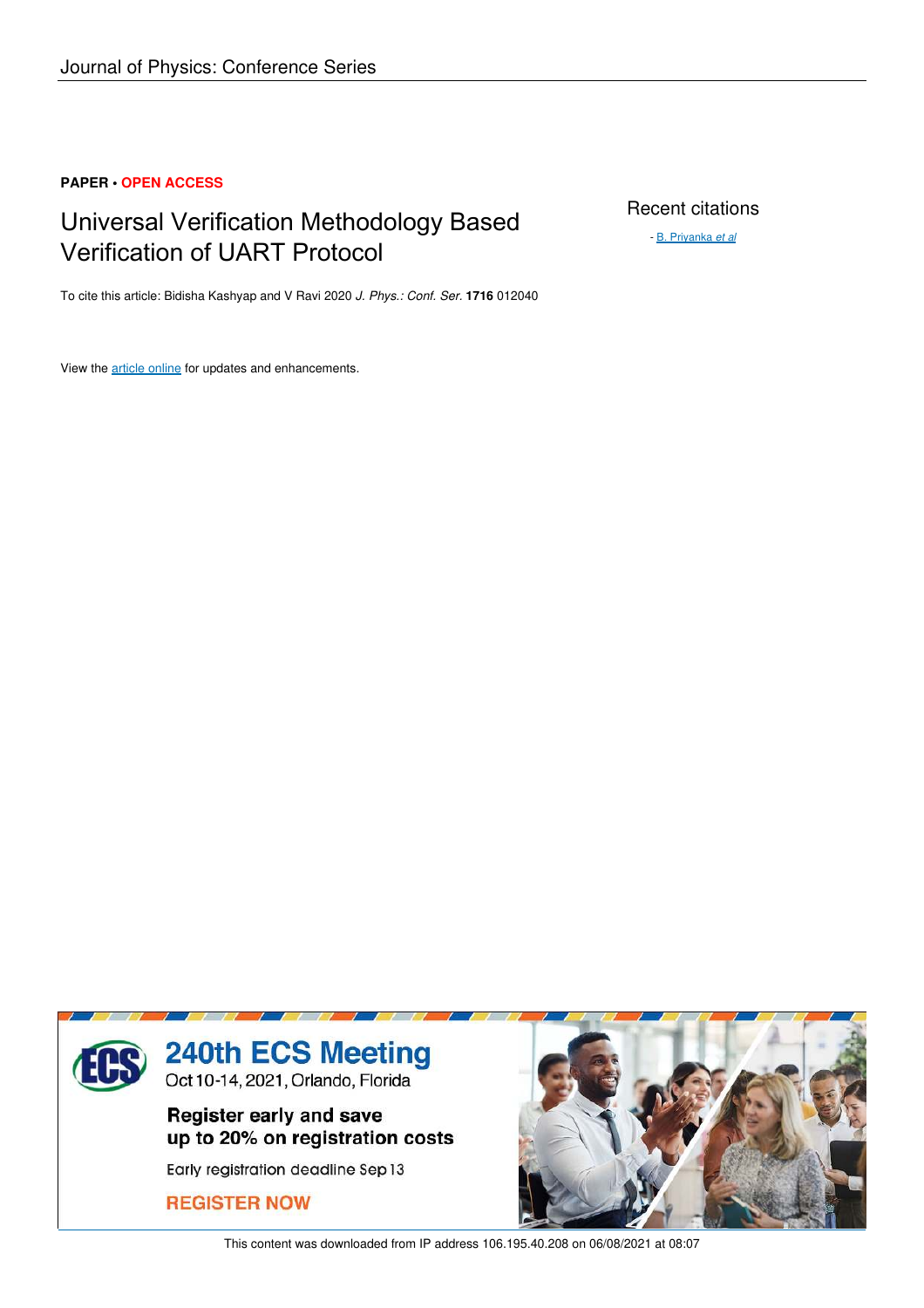# **Universal Verification Methodology Based Verification of UART Protocol**

Bidisha Kashyap<sup>1</sup>, Ravi V<sup>1\*</sup>

<sup>1</sup>School of Electronics Engineering, Vellore Institute of Technology, Chennai, India <u>\*[ravi.v@vit.ac.in](mailto:*ravi.v@vit.ac.in)</u>

**Abstract**. Verification today acts as a constriction of any complex VLSI design. Bringing out improved verification efficiency is a must. Most of the computers and microcontrollers contain a number of serial data ports. These data ports are used to connect with devices such as keyboards and printers which are basically serial input and output devices. Transmission and reception of serial data from an isolated location can be done with the help of a modem connected to the serial port. UART- Universal Asynchronous Receiver and transmitter is a hardware device which facilitates serial transmission and reception of data. In this work presented here, the UART has been designed with the use of the industry standard Verilog HDL code and the verification of the protocol has been done using system Verilog code in UVM environment. The UVM based verification methodology can significantly reduce the time needed for verification.

### **1. Introduction**

Most UART is a computer hardware device that is used for serial communication. The device is used for data exchange between a computer and outer devices as it provides high reliability and capability of data transmitting to a long distance. It is used to control the process of converting parallel data into serial data. It consists of one transmitter and one receiver.

The basic structure of the UART illustrating the process of both transmission and reception is shown in Figure1.



**Figure 1** Illustration of transmission and reception of UART

 The conventional verification techniques do not provide verification environments which can be reused over again. The time to market of these conventional techniques is also very slow [1]. The Universal Verification Methodology (UVM) library contains reclaimable components as well as

Content from this work may be used under the terms of theCreative Commons Attribution 3.0 licence. Any further distribution of this work must maintain attribution to the author(s) and the title of the work, journal citation and DOI. Published under licence by IOP Publishing Ltd 1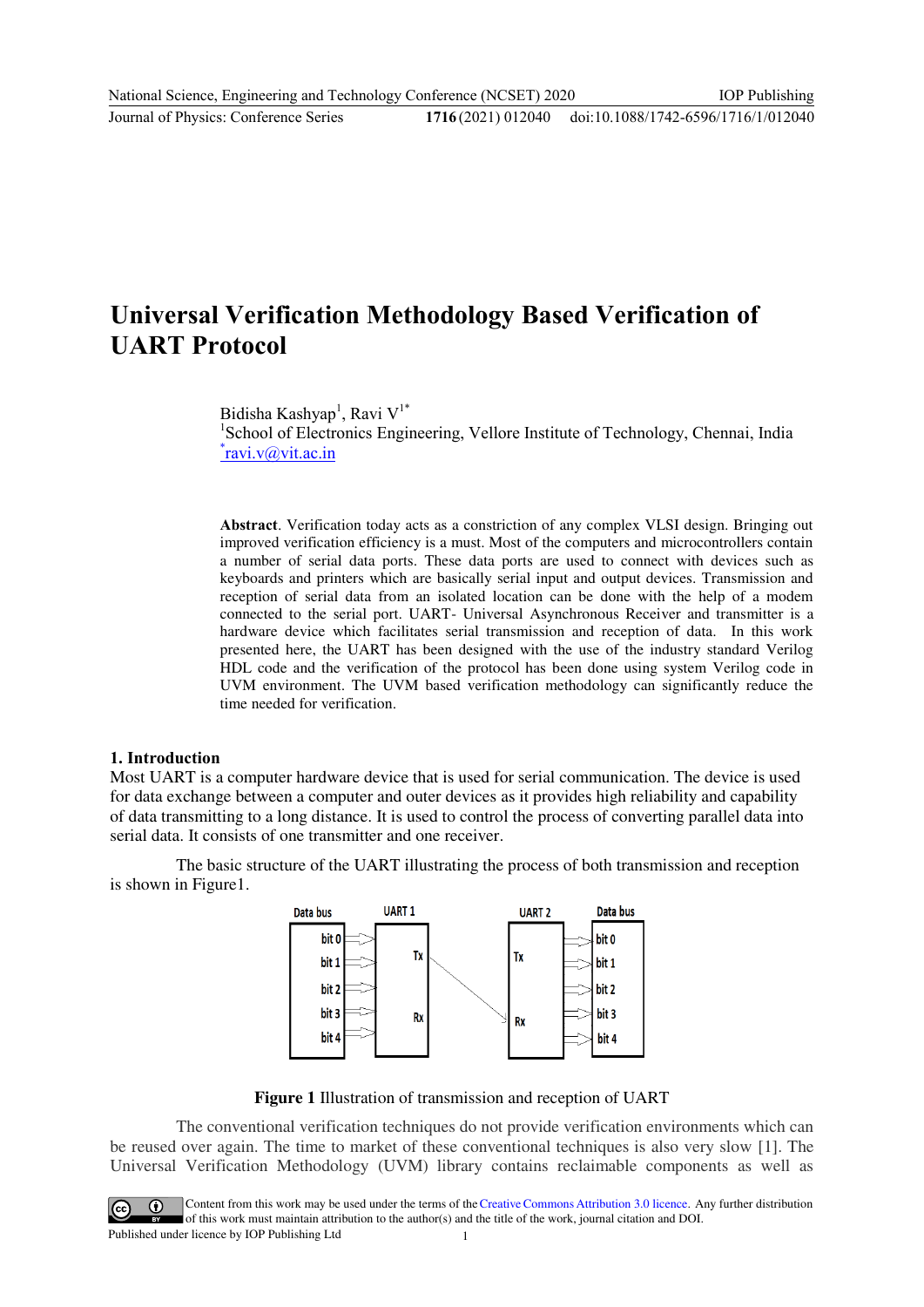| National Science, Engineering and Technology Conference (NCSET) 2020 |                                                       | <b>IOP</b> Publishing |
|----------------------------------------------------------------------|-------------------------------------------------------|-----------------------|
| Journal of Physics: Conference Series                                | 1716(2021) 012040 doi:10.1088/1742-6596/1716/1/012040 |                       |

environments for test with the help of System Verilog. The UVM is a standard methodology used for the verification of [integrated circuit d](https://en.wikipedia.org/wiki/Integrated_circuit)esigns. Reusability, scalability, interoperability and all these things can be achieved through methodology only like UVM which serves as a great advantage of using UVM [2].

 The Section 2 in this paper presents a discussion on UART protocol and it's working. Section 3 discusses about the Universal Verification Methodology and the following section i.e. section 4 presents the registers used in the UART protocol. Section 5 discusses about results and the Conclusions are presented in section V6.

### **2. UART Protocol Overview**

In this UART stands for Universal Asynchronous Receiver and Transmitter. The objective of a UART device is transmitting and receiving serial data. In UART communication, there are two UART devices, namely transmitter and receiver. The role of the transmitting UART is to convert parallel data to serial data [3]. The receiving UART again converts the serial data to parallel form. One big advantage is that only two wires are needed for transmission and reception of data between two UARTs [4].

UART is an asynchronous device i.e. it does not have a clock signal to synchronize data. Instead of a clock signal, the data frame consists of start bits and stop bits. On receiving the start bit the UART knows that it has to start reading the bits. The frame structure of UART protocol is shown in Figure 2.



**Figure 2**. Frame structure of UART protocol

After detecting the start bit, at some frequency UART reads the bits is known as Baud Rate. The unit of Baud rate is bits per second .The Transmitter UART and Receiver UART should work on same baud rate. In UART data bus is used to transmit and receive the data. Data is transferred in parallel form the transmitter to receiver. After that, the data frame is created by adding start, stop and parity bit. This data frame is sent serially on Transmit pin. The receiver starts reading the data frame bit by bit at its receiving end. And it is again converted into parallel form by removing star, stop bits [5]. The data which is to be transmitted is arranged into frames. Each Frame carry one start bit, five to nine data bits, parity bit, and one or two stop bits. The actual data length can be five to eight bits. Two modes to do the communication between UARTs:

 Half Duplex Mode:- In Half duplex mode the communication is done only from transmitter to receiver which means only in one direction.

 Full Duplex Mode:- In full duplex mode two UARTs can transfer data with each other concurrently.

There are several advantages of the UART protocol such as:

- It is two wired protocol.
- Clock signal is not required.
- Error detection is possible.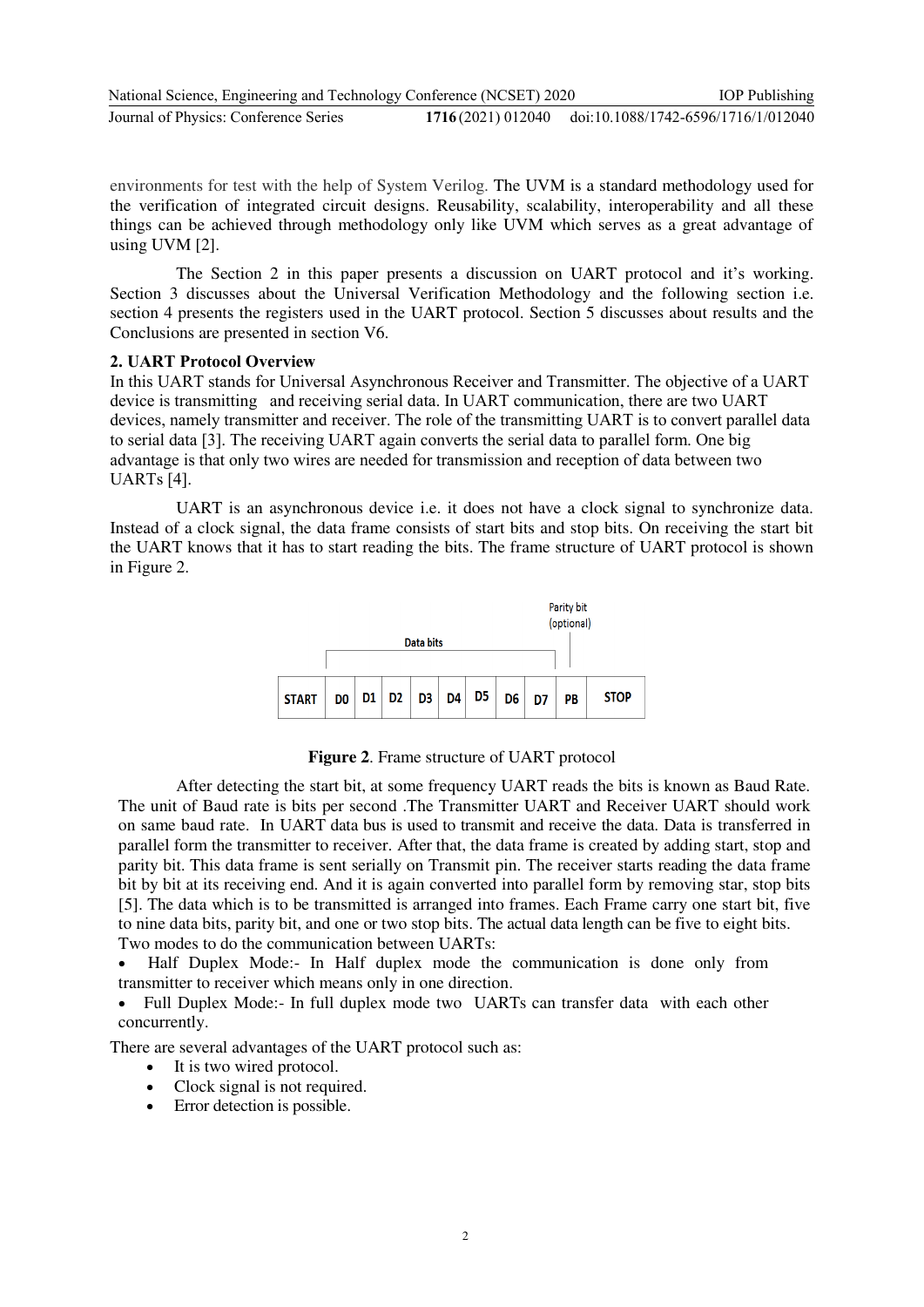**Journal of Physics: Conference Series** 

# **3. Universal Verification Methodology**

The UVM as mentioned earlier is a standard method for verification. The Universal Verification Methodology (UVM) has many class libraries which help to reuse environment, also in UVM methods are defined in base classes [6]. By using these base classes an environment can be created.

UVM environment consist of many blocks such as sequencer, scoreboard, stimulus, monitor and driver. The data is generated by sequencer and is send to DUT by driver. Then it is compared in Scoreboard. The monitor monitors the response which is received.

A brief description on all the testbench elements is given here:

The test is the topmost class. At first the testbench is configured .Second is to construct a test bench . Third is the sequence which starts the stimulus.

- The UVM Env: in UVM environment more than one scoreboard and agents are grouped together.
- The UVM Agent: consist of the components which are related to interface .
- UVM DRIVER :drives or send the data between sequence\_item and DUT .
- UVM SEQUENCE: the sequencing of data items generation and reception towards or from the driver is done.
- The UVM Monitor: it notice the activity of the signals which are there on interface and scoreboard receives those packets from monitor.
- The UVM Scoreboard: predicted values and the data received from monitor is being compared.



**Figure 3**. UVM test bench hierarchy

## **4. Registers used in UART**

There are several registers that are being used in the UART which are mentioned as follows:

- Interrupt Enable Register: This is an 8-bit register and has both Read/Write access. There are several interrupt requests generated by the UART. Enabling and disabling of each type of these requests is done by the register. Only the requests that are enabled in the register are forwarded to the CPU.
- Interrupt Identification Register: A UART generates a processor interrupt when there is a state change on the communication device. An additional information is needed prior to the necessary actions that are to be taken in response to an interrupt. The IIR interrupt identification register plays a role here. The bits of the register show the current state and which state change is causing the occurrence of interrupt.
- FIFO Control Register: This is an 8-bit register and a write-only register. The FCR, as the name suggests controls the activities of FIFOs.
- Line Control Register: This register is used for controlling the format of the asynchronous data communication. This is an 8-bit register.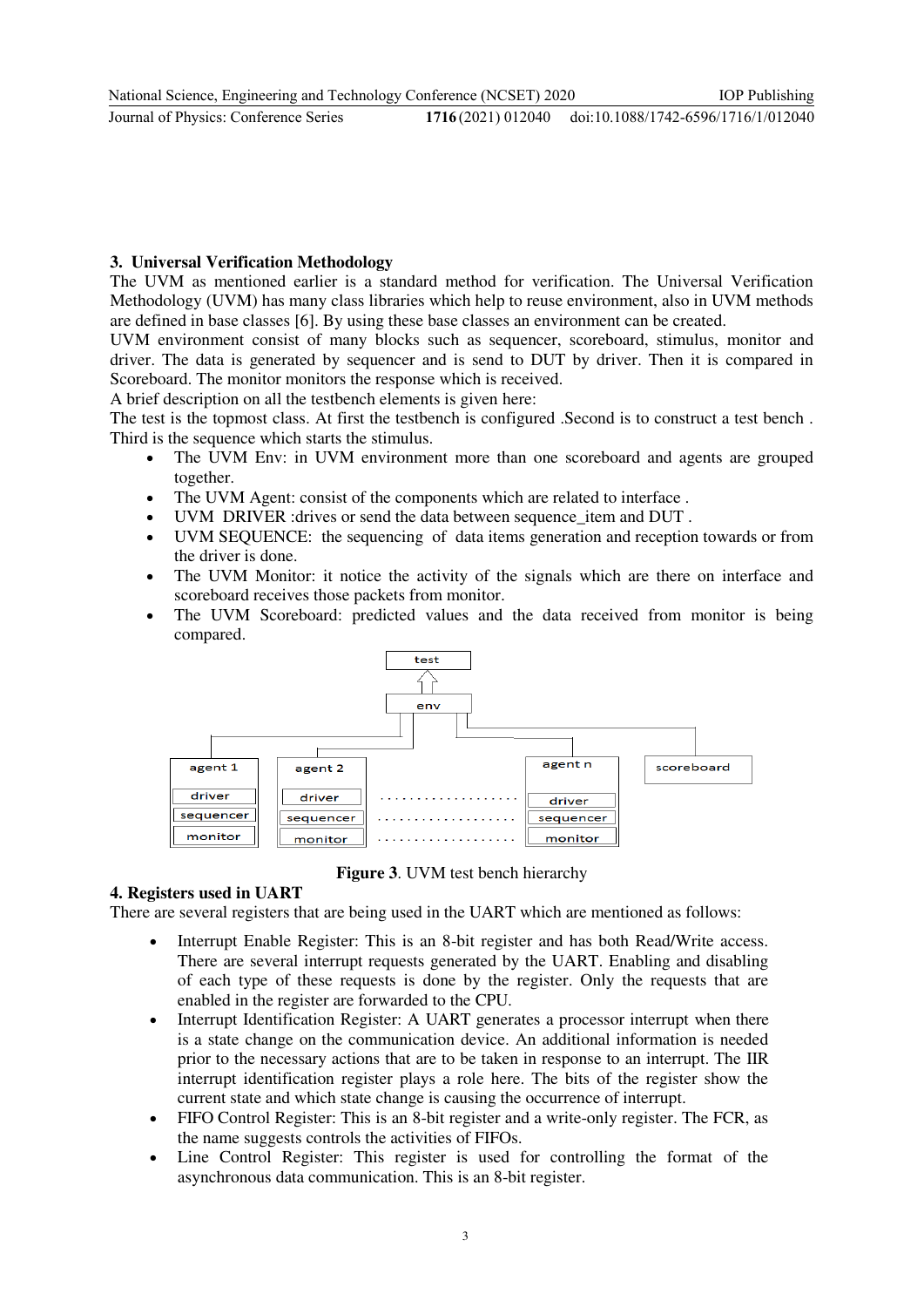- Line Status Register: The Line Status Register (LSR) gives information regarding the status of data transfer to the CPU. It also gives information about the current state of communication.
- Divisor latches (DLL and DLM): The DLL and DLM are two eight bit registers also called divisor latch registers. There are latches in the two registers. For the generation of the baud clock in the baud generator, these latches are employed in storing the 16 bit divisor. The MSB of the divisor are stored by the DLM register and the LSB are stored by the DLL.

## **5. Results**

In the work presented here, the data bus width of both the transmitting and receiving UART is 8. The interface being used here is the Wishbone Interface. The interface is a powerful mechanism which is used for connecting the Design under test (DUT) and Test Bench.

The Design is done using Verilog HDL and SystemVerilog. The verification is done by using UVM Test Bench. There are several test cases that are being verified in the work presented here. The test cases are namely Full Duplex test case, Half Duplex Test case, Parity Error test case and over run test case.

The Simulated waveforms are shown in the Figure 4-6:



**Figure 4.** Functional simulation response of UART-Wishbone communication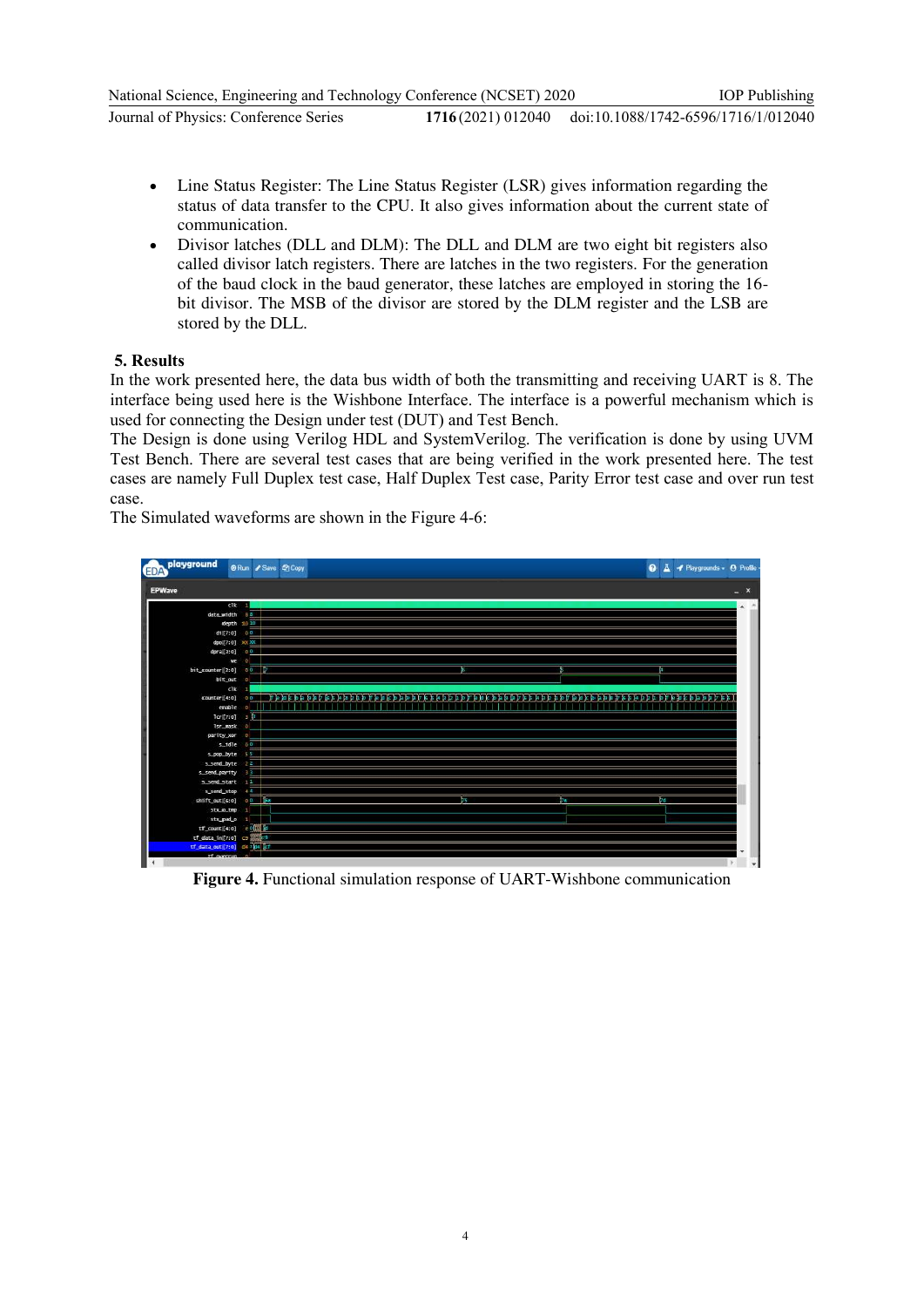Journal of Physics: Conference Series **1716** (2021) 012040

#



**Figure 5.** Functional simulation response of UART communication<br>**KERNEL:**  $---$  UVM Report Summary  $---$ 

| # KERNEL: |                                            |
|-----------|--------------------------------------------|
|           | # KERNEL: ** Report counts by severity     |
|           | #EPW5ve UVM_INFO: 131                      |
|           | # KERNEL: UVM_WARNING :<br>$\Omega$        |
|           | # KERNEL: UVM ERROR : 0                    |
|           | # KERNEL: UVM_FATAL : 0                    |
|           | # KERNEL: ** Report counts by id           |
|           | # KERNEL: [DRV] 41                         |
|           | # KERNEL: [MON] 41                         |
|           | # KERNEL: [RNTST] 1                        |
|           | $#$ KERNEL: [SB] 40                        |
|           | # KERNEL: [TEST_DONE]<br>- 1               |
|           | # KERNEL: [UVM/RELNOTES]<br>$\blacksquare$ |
|           | # KERNEL: [UVMTOP] 1                       |
|           | # KERNEL: [uart_driver] 2                  |
|           | # KERNEL: [uart_monitor] 2                 |
|           | # KERNEL: [uart_scoreboard]                |

**Figure 6**. UVM Report Summary

### **6. Conclusion**

The UART is successfully designed using Verilog HDL and System Verilog. The verification is successfully done using UVM methodology. The UART Protocol functionality has been verified successfully. The different test cases are also implemented. This communications between the two UART devices are seen to be working as per requirement. The UART Receiver is also capable of converting Serial data into parallel data.

### **References**

- [1] Agrawal, Ritesh Kumar, and Vivek Ranjan Mishra. 2013 The design of high speed UART 2013 IEEE Conference on Information & Communication Technologies.
- [2] Mahat, Nennie Farina. "Design of a 9-bit UART module based on Verilog HDL 2012 10th IEEE International Conference on Semiconductor Electronics (ICSE). IEEE